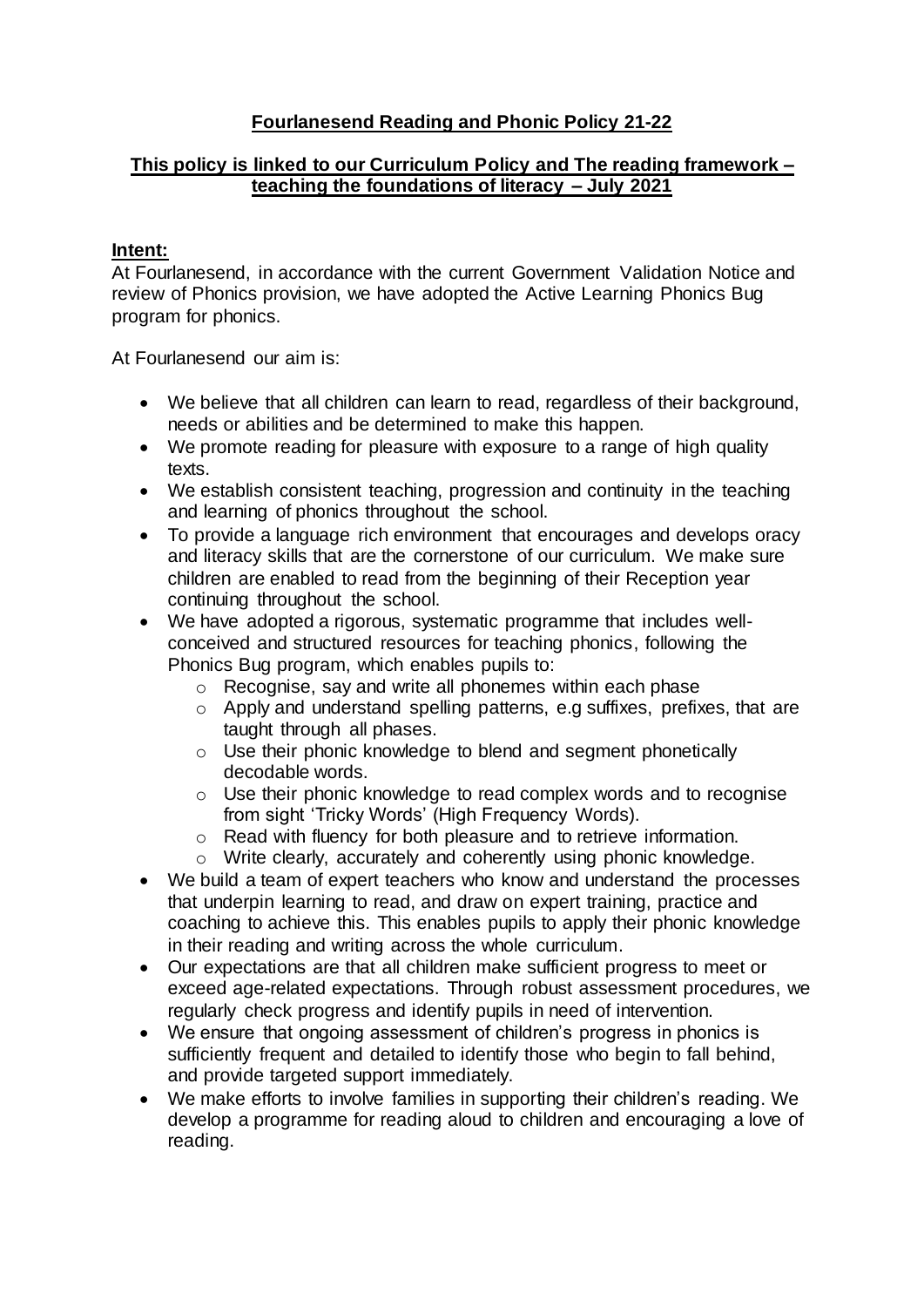#### **Implementation:**

In order to implement our intent, we follow the Active Learning Phonics Bug programme and sequence. This is used throughout the school to teach and support pupils understanding of phonemes, tricky words and specific and relevant vocabulary related to phonics. This is further supported by the availability of resources created to support the implementation of these skills across the curriculum e.g. sound mats and common exception word mats.

#### Reading Statement

At Fourlanesend children will learn to read with confidence, fluency and understanding, providing them with the skills required to achieve a lifetime of enjoyment through reading. Children read in school independently and as a shared class session. They listen to adults and other children read, taking part in paired reading with their own and other age groups.

### Prioritise reading

Reading has a high profile throughout school. The school aim is to create lifelong readers and we ensure this by choosing to expose children to a range of high quality texts in all genres. Many other activities also take place which promote pre-reading skills such as having visuals alongside the word to encourage children to associate meaning with text. A prime example of this is each class's visual timetable. Book presentations are a feature in every class. This is where children share a book they have read and explain what they liked about it and a little about the text. Book reviews are also written about books children have particularly enjoyed. Records are kept of what children read and these are used to ensure children are reading a breadth of books. We developed 'Book Quest' to encourage children to read a range of genres, children are rewarded with certificates for reading selections of books from each genre and move through the year bronze, silver etc. The genres include, fiction real life, fiction fantasy, non-fiction, poetry and graphic novels. Our target is for pupils to read at least 5 times a week and this is recorded and checked daily by teaching assistants in all classes.

Priority is given to daily story times as a whole class to further develop a love of reading and extend vocabulary. As a class, we choose a range of fiction and nonfiction books, appropriate to their age and development e.g. picture books in FS building to chapter books in KS2, that they will enjoy.

#### Approach to systematic synthetics phonics

Phonics begins from day 1 in school and it happens EVERY day – non-negotiable. Phonics is taught in a highly structured programme of daily lessons across EYFS/KS1 and KS2 in age appropriate groups, supported through targeted interventions where need is identified.

Each lesson is logged and evaluated by the group leader to assess progress and make note of any children or skills/concepts needing further intervention. Across the whole school phonics is taught following the Active Learning Phonics Bug synthetic phonics programme which is a dedicated phonics programme that delivers a balanced approach to the teaching of reading using synthetic phonics. It ensures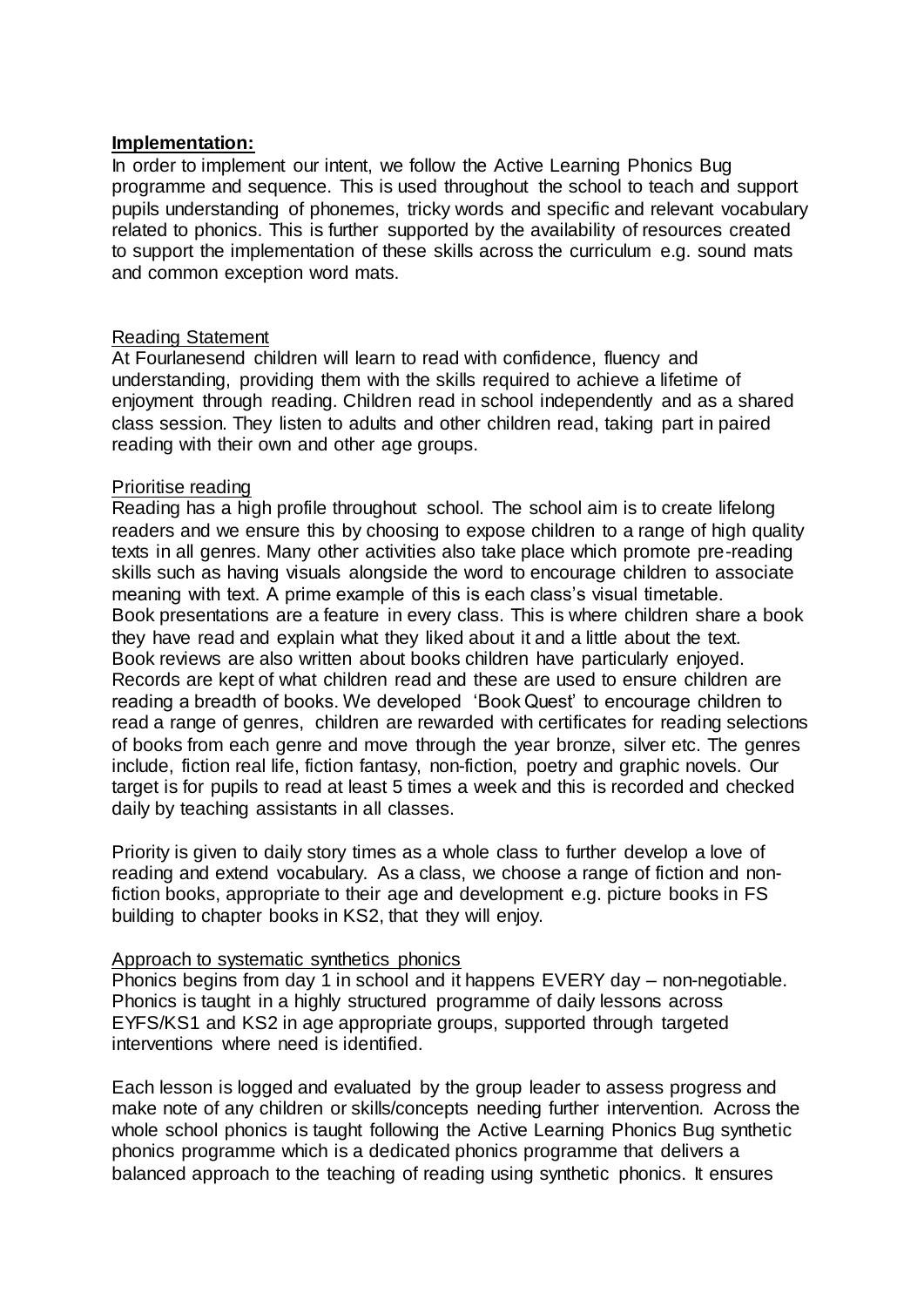consistency of teaching and supports all staff members in delivering high quality phonics lessons. It simultaneously teaches the segmentation of words for spelling and develops phonemic awareness skills. Each session gives an opportunity for children to revisit their previous learning, as well as to be taught new skills, to practise together and to apply what they have learned.

All pupils are taught in whole class groups, age appropriately, to ensure they are provided with the same learning opportunities with targeted interventions for identified children to reduce gaps. However, there is flexibility to enable pupils working at greater depth to access phonics alongside peers working at a similar level.

Pupils are provided with opportunities to learn to:

- o Recognise, say and write all phonemes within each phase
- o Apply and understand spelling patterns, e.g suffixes, prefixes, that are taught through all phases.
- o Use their phonic knowledge to blend and segment phonetically decodable words.
- $\circ$  Use their phonic knowledge to read complex words and to recognise from sight 'Tricky Words' (High Frequency Words).
- o Read with fluency for both pleasure and to retrieve information.
- o Write clearly, accurately and coherently using phonic knowledge.

To see full lesson and phase structures see Appendix A, taken from Active Learning Phonics Bug guidance.

#### Reading in FS and KS1

In reception, children are not instantly given reading books and instead we wait until they have learnt the first few sounds of phase 2; this is to ensure that the books they have are accessible for their level and ability. For some children this will be books without words. Their reading books are then matched to their abilities and the expectation is that they read five times a week and will change their books at least once weekly. We encourage children to be independent in changing their books because it is important that they choose books that interest them. We have volunteers who come in to read with our children who require some extra support, and they encourage the children to apply their phonic knowledge to help them to decode the texts.

We also have weekly guided reading sessions with small groups of children where we explore a range of texts, including different formats, genres and build comprehension, whereby children are organised into groups to practise reading a 'decodable' book or text, enabling the teachers to hear all pupils read regularly. Additionally this provides opportunities for pupils to develop comprehension skills. Where appropriate, children in Key Stage 2 also access guided reading sessions to develop targeted reading skills, focused on closing the gaps.

In FS and KS1, reading books are matched to a child's phonics phase in order to build confidence and fluency.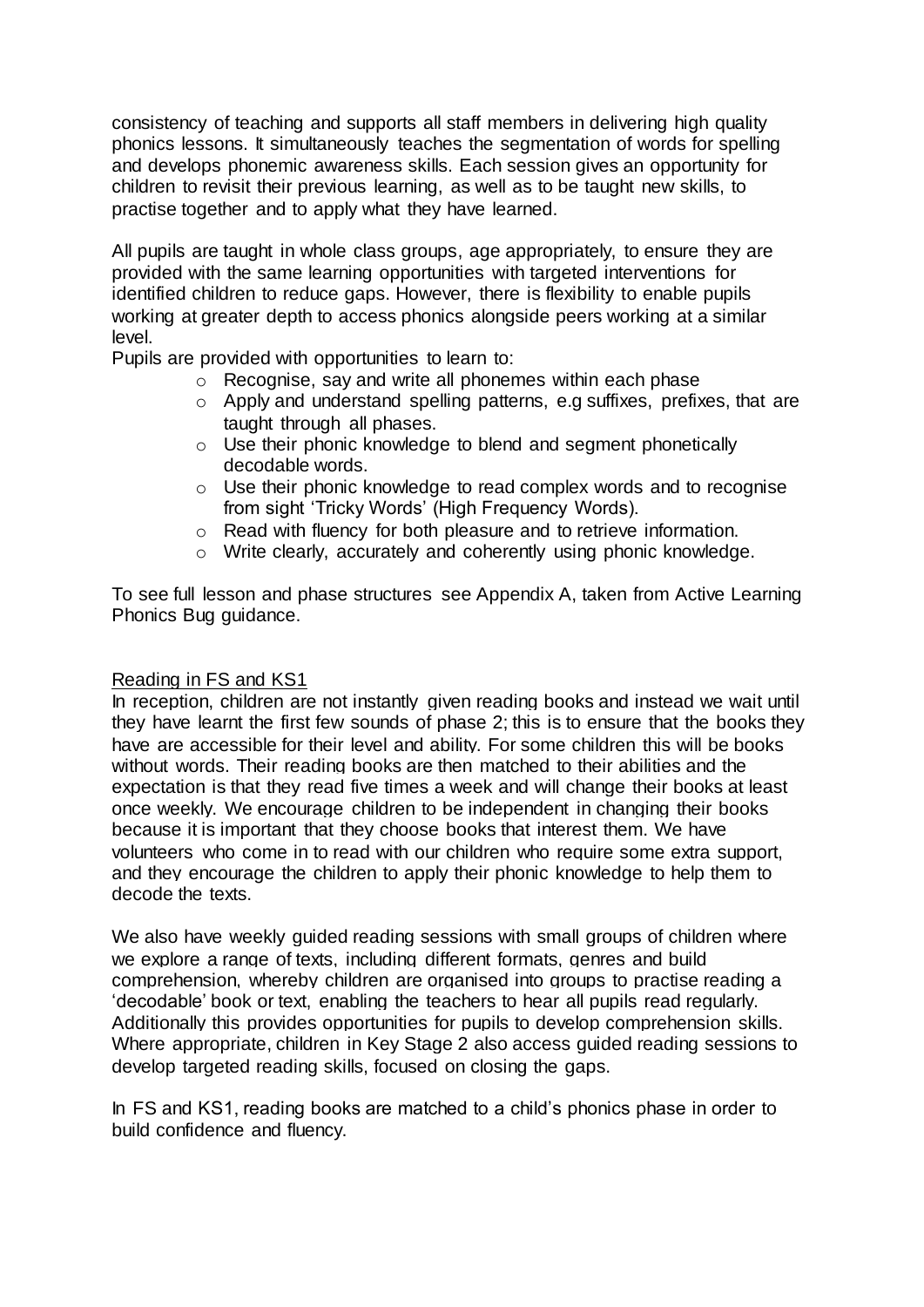Assessments in phonics as well as in individual reading ensure that children move through the banded books at the correct pace for them. Children are encouraged to choose challenging texts. Where possible, volunteers read with the children, encouraging them to apply their phonics and to discuss what they have read. They also ensure a breadth of genres; this is monitored through Book Quest which is celebrated in Celebration Assembly.

#### Reading in KS2

Challenging texts are kept in the classroom and children are encouraged to read these to enhance their reading skills and understanding (inference and deduction). They also ensure a breadth of genres; this is monitored through Book Quest. The children have been involved in choosing books for the class to read and take pride in reading these. For children who are working below ARE a number of interventions are available to help them to progress. This includes the Reading TAs, guided reading, precision teach, phonics groups and other small group interventions. Children still on banded books are monitored closely to ensure progress is being made.

### Books match the sounds that the children know

As children gain phonic knowledge, they begin to phonetically decode words. Our reading books are organised into coloured book bands and boxes. Children are assessed regularly and move onto the next book band/ box when their fluency and understanding show that they are ready. We have 100% decodable reading books available for home reading. Children move through the Book Bands until they reach the required standard to become a Free-Reader, choosing a book to read from our well-stocked school or class libraries. We have suitable age and phonic stage reading material for reluctant readers and struggling readers in KS2 classes. In addition to personalised reading books, children are able to take a book home from the school library. We have a range of literature aimed at girls and boys, dyslexia friendly, quick read for reluctant readers, books specifically for older low attainers (books at their level) as well as books to challenge. The children have also been involved in choosing books for their class which they can then take home and read. In KS2 there is a greater emphasis on comprehension with most children decoding easily. Children are taught to read literal (the lines), inferential (between the lines) and evaluative (beyond the lines).

#### Staff are reading experts

As a key area of the curriculum, reading is everyone's responsibility and is led by the whole team. Local, national and international research and developments are brought to staff meetings by teachers and shared. For courses/CPD one member of staff is nominated dependent on the content and this is fed back as it is with all CPD. The same approach is used for resources which are then shared. In this way we maintain a consistent approach across school. A full range of reading skills are taught by our team and our success is demonstrated by our KS2 results in reading – progress over time.

## **Developing Reading for Pleasure –lifelong love of reading**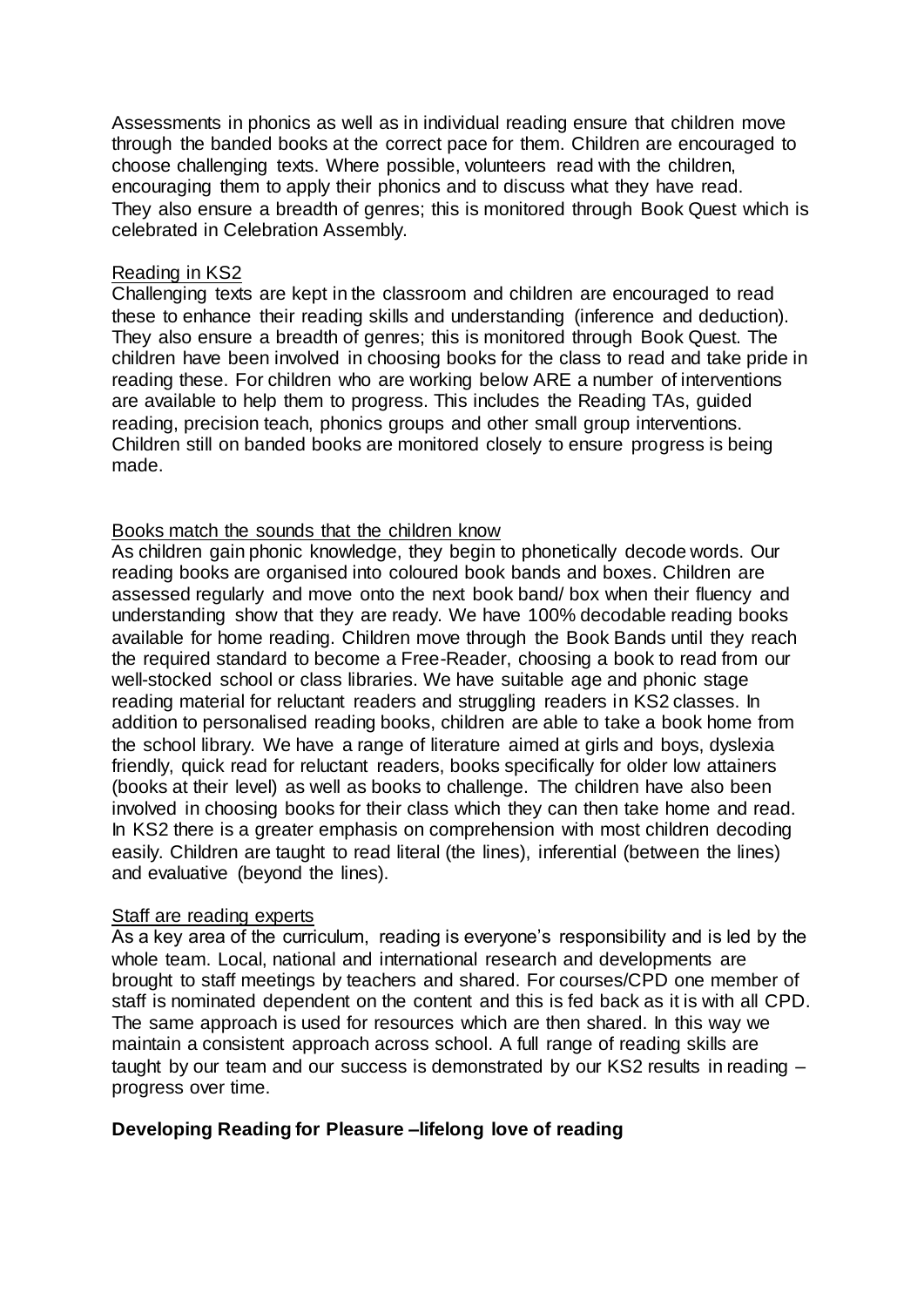Book areas are in each classroom encouraging reading and there is a library in the entrance hall of the school, where children are encouraged and enabled to access a wider variety of texts to read for pleasure or interest. This is stocked using the Cornwall Library Service, books bought by the school and books donated by our community. Children are encouraged to choose an additional reading book from the library each week to read for pleasure at home, based on their own interests. Books in the classroom are chosen by the children, based on their interests, learning and suggested readings. Each class enjoys a class book which is read daily to them. This can be chosen by the teacher to link in with a particular topic or to show children a range of genres. As a school we have a diverse core reading list of texts including picture books, traditional tales, moral stories, rhymes and poems that are shared with all pupils during their time at Fourlanesend, (see Appendix B) to ensure all pupils are exposed to a diverse range of texts and language.

We encourage a love of reading by holding book themed days and events both as individual classes and across the whole school. E.g reading challenges and competitions linked to World Book Day. We have strong links with our local library, welcoming them into assemblies and organising class or group visits throughout the year. We also encourage and celebrate those who take part in the summer library reading challenge.

## **SEN**

Access to learning for children with SEN will be tailored to meet their individual needs where necessary including the use of appropriate resources, differentiated task/activity. However, as a school we will endeavour to ensure all children have access to quality first teaching alongside age appropriate peers, where appropriate. Further support will be given to closing gaps or extending greater depth children through the use of targeted interventions including: precision teach and 1:1 reading with specialist staff.

A total communication approach is used in school to support verbal and non-verbal children. Visual prompts, posters, flashcards, AAC and PECs as well as any other targeted visual communication strategy will be used to support all/targeted children in their language acquisition and interactions.

## **Assessment of Reading - children who fall behind catch up quickly**

Reading is assessed regularly and monitored on the school tracking system. CGP tests are used termly to see whether children are at ARE. Assessment towards objectives is recorded using DC Pro Assessment. In phonics it is carried out regularly in addition to individual reading.

Formative assessment takes place throughout phonic teaching sessions, recorded in daily lesson log, and summative assessments are made at the end of each half term. Children who do not make appropriate progress will receive focused interventions, including precision teach, delivered by the class TA. These include additional reading as well as specific programmes linked to dyslexia such as phonological awareness.

We employ 2 reading teaching assistants on a job share basis who together ensure full time reading support in school. Both work with the weakest 40% of readers across the school. Their job involves more than just hearing children read, they teach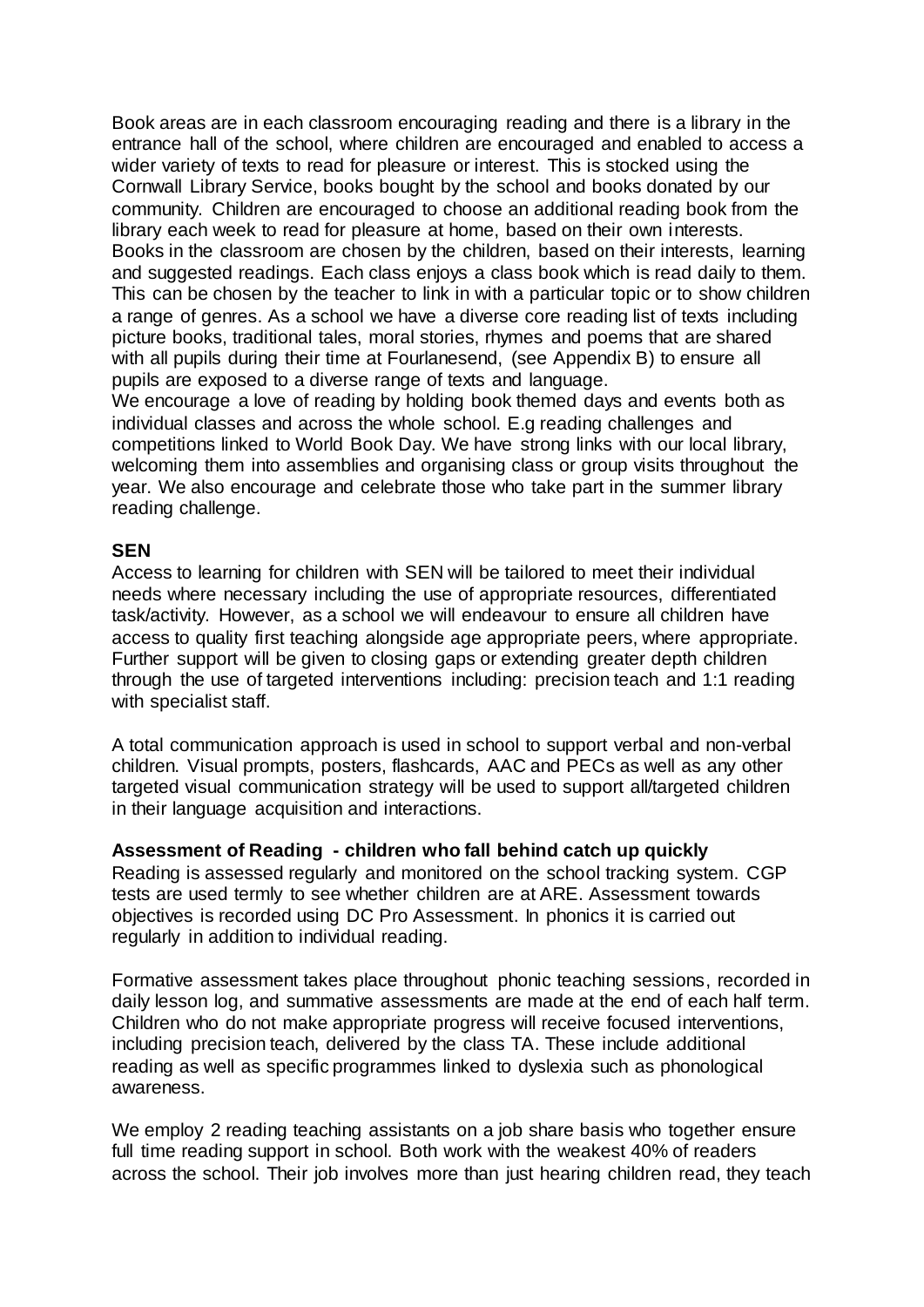comprehension, fluency, pace, increase vocabulary, expression and reading words on sight. Some children are supported daily and others a few times a week dependent on their needs. The reading TA list is audited half termly based on assessments, however, we are able to provide 'instant' and one off support when the need arises. The reading teaching assistants collaborate with class teachers regarding the progress of the children they see. Detailed records are kept and the impact of the reading TAs is monitored by the governing body.

Interventions are put in place with a specific focus based on teacher's diagnostic assessment made using daily and summative assessments. A diagnostic individual assessment is undertaken for children working below age related expectations to ensure interventions are tailored to meet the individual needs.

## **Parents**

### **Expectations**

As with everything at Fourlanesend we are most successful when we work in partnership with parents. With regard to reading we expect children to read aloud a minimum of 5 times a week. This applies from FS to Yr6 and is supported by recent research proving the importance of reading aloud. If this is not adhered to a conversation is held with the parent as to how we can best support them.

#### **Workshops**

At the start of the Autumn Term, all of KS1 parents are invited to observe an instructional phonics video to support them in reading at home.

Towards the end of Autumn Term, parents of children who are not making enough progress will be invited to attend an intervention workshop where additional support and strategies are offered. This letter is sent by the head teacher and if they cannot attend on the day it is ensured they make an appointment at another time.

In the Spring Term, parents are invited to additional workshops and again, an intervention workshop will happen for parents of children who are not making expected progress or working below ARE as above.

#### **Communicating**

Parents and staff comment on reading in children's reading record. These comments are used to address any concerns and praise successes in a reciprocal manner. Teaching assistants monitor how often children are reading. We offer an open door policy where parents are welcomed to come in after school and change children's reading books as well ask for support/advice.

Expectations of reading are communicated each term via the class letter. This is also on the website. Achievement and progress are also shared in the autumn and spring parents evening and in the summer written report. Issues with reading homework are also shared on these occasions. However, parents will be contacted as soon as necessary if a lack of progress, attainment or number of times read is apparent.